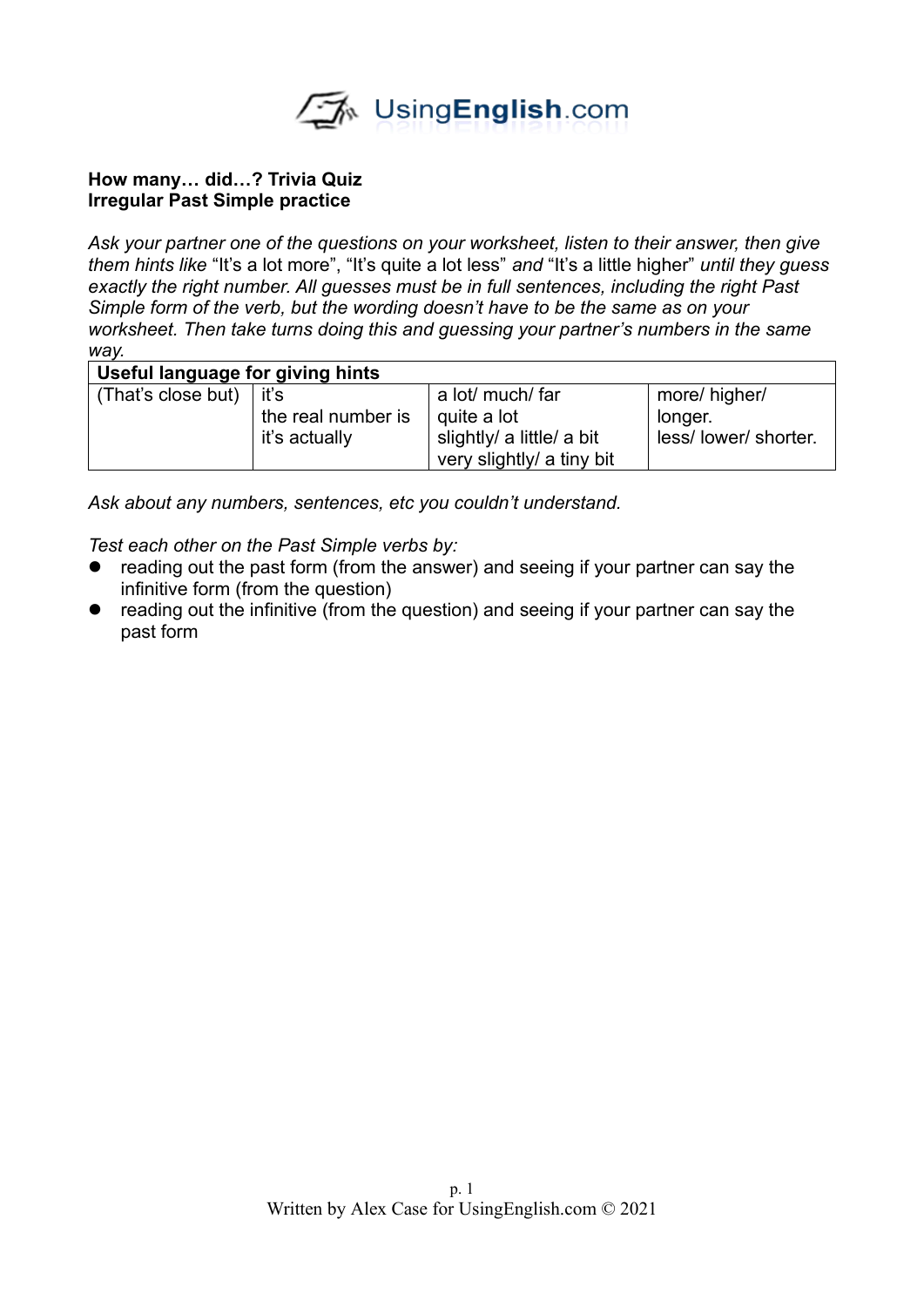

## **Student A**

- How many times did Charlie bite his brother's finger in the famous viral YouTube video? He bit it twice.
- How many of the little pigs' houses did the big bad wolf blow down? He blew down two.
- How many bones did stunt motorcyclist Evel Knievel break up to the end of 1975? He broke four hundred and thirty three.
- How many hours did Alabama's Shelby County Habitat for Humanity build a house in to break the world record in 2002? They built it in three hours and twenty six minutes.
- How many Picasso paintings did Peggy Guggenheim buy in 1939? She bought ten.
- How many players did Indian cricketer Rahul Dravid catch out in his career? He caught out two hundred and ten.
- How many kilometres of tunnels did the Vietnamese dig at Củ Chi near Ho Chi Minh City during the Vietnamese War? They dug 121 kilometres.
- How many pages did Leonardo da Vinci draw and write on in his notebooks? He drew and wrote on twenty thousand.
- How many beers did wrestler Andre the Giant drink in one bar in Pittsburgh? He drank a hundred and twenty seven.
- How many kilometres did the Solar Car Project drive around the world to break the world record? It drove (about) thirty thousand kilometres.
- How many hot dogs did Joey Chestnut eat in ten minutes in 2018 to break the world record? He ate seventy four.
- How many kilometres did Serbian flight attendant Vesna Vulovic fall from a plane without a parachute and survive in 1972? She fell ten kilometres.
- How many times did the Orville and Wilbur Wright's first plane fly? It flew four times.
- How many roses did the Ross give Emily in the American sitcom Friends? He gave her seventy two.
- How many enormous turnips did the old man grow in the kid's story? He grew one.
- How many homeruns did Babe Ruth hit? He hit seven hundred and fourteen.
- How many tons of rubbish did the Collyer brothers keep in their house in Harlem, New York in the 1940s? They kept a hundred and eighty tons.
- How many fireworks did they light in Norway in 2014 to break the world record? They lit (about) five hundred and forty thousand fireworks.
- How many matches did the Philadelphia 76ers NBA basketball team lose in a row between 2014 and 2016? They lost twenty eight (in a row).
- How many dollars did the superhero movie Avengers: Endgame make in its opening weekend in 2019? It made one point two billion dollars.
- How many Xmas lights did the Gay family of New York state put up on their home in 2014 to break the world record? They put up about six hundred thousand.
- How long did they read aloud for at the Dr Martin Luther King Library in August 2003 to break the world record? They read for about seventy five hours.
- How many times did Rod Serling say "Submitted for your approval,..." at the beginning of the TV series Twilight Zone? He said it three times.
- How many paintings did Vincent Van Gogh sell in his lifetime? He sold one.